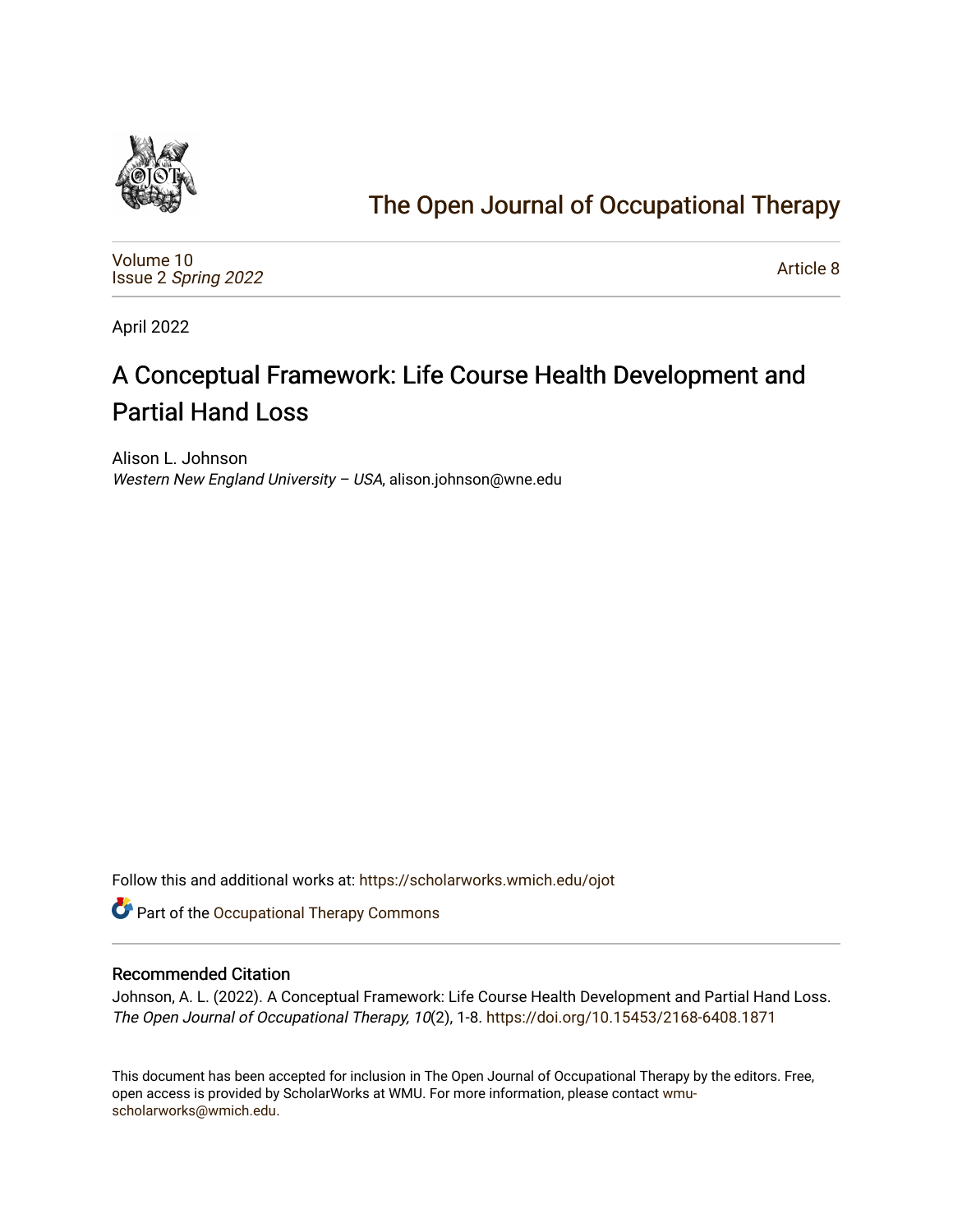# A Conceptual Framework: Life Course Health Development and Partial Hand Loss

# Abstract

Partial hand loss can be a profound source of disability with far-reaching economic and social consequences across the lifespan. Compared to other limb loss populations, perhaps surprisingly, the partial hand loss population experiences higher rates of whole-person impairment and disabling mental health conditions. Despite these known health disparities, the long-term health outcomes of the partial hand loss population are not adequately understood. Deepening understanding and preventing further disparity requires a multi-perspective approach examining factors contributing to health and well-being across the lifespan. This paper examines the partial hand loss population through two separate but overlapping lenses: population health and the life course approach. In addition, this paper presents an argument for the consideration of diverse perspectives and conceptual frameworks in the profession of occupational therapy. A case study is presented illustrating the clinical use of the Life Course Health Development (LCHD) framework as it relates to an individual with partial hand loss. Implications for occupational therapy and practice guidelines for integrating the LCHD framework are discussed.

# Comments

The author declares that they have no competing financial, professional, or personal interest that might have influenced the performance or presentation of the work described in this manuscript.

# Keywords

health disparities, social determinants, postmodern pluralism, population health, occupation

# Cover Page Footnote

I wish to thank my supervisor and faculty mentor, Debra Latour, PP-OTD, M.Ed., OTR/L, for her assistance with reviewing and editing. This paper and the research behind it would not have been possible without her unwavering enthusiasm and exceptional support.

# Credentials Display

Alison L. Johnson, OTD, OTR/L

Copyright transfer agreements are not obtained by The Open Journal of Occupational Therapy (OJOT). Reprint permission for this Guidelines for Practice and Technological Guidelines should be obtained from the corresponding author(s). Click [here](https://scholarworks.wmich.edu/ojot/policies.html#rights) to view our open access statement regarding user rights and distribution of this Guidelines for Practice and Technological Guidelines.

DOI: 10.15453/2168-6408.1871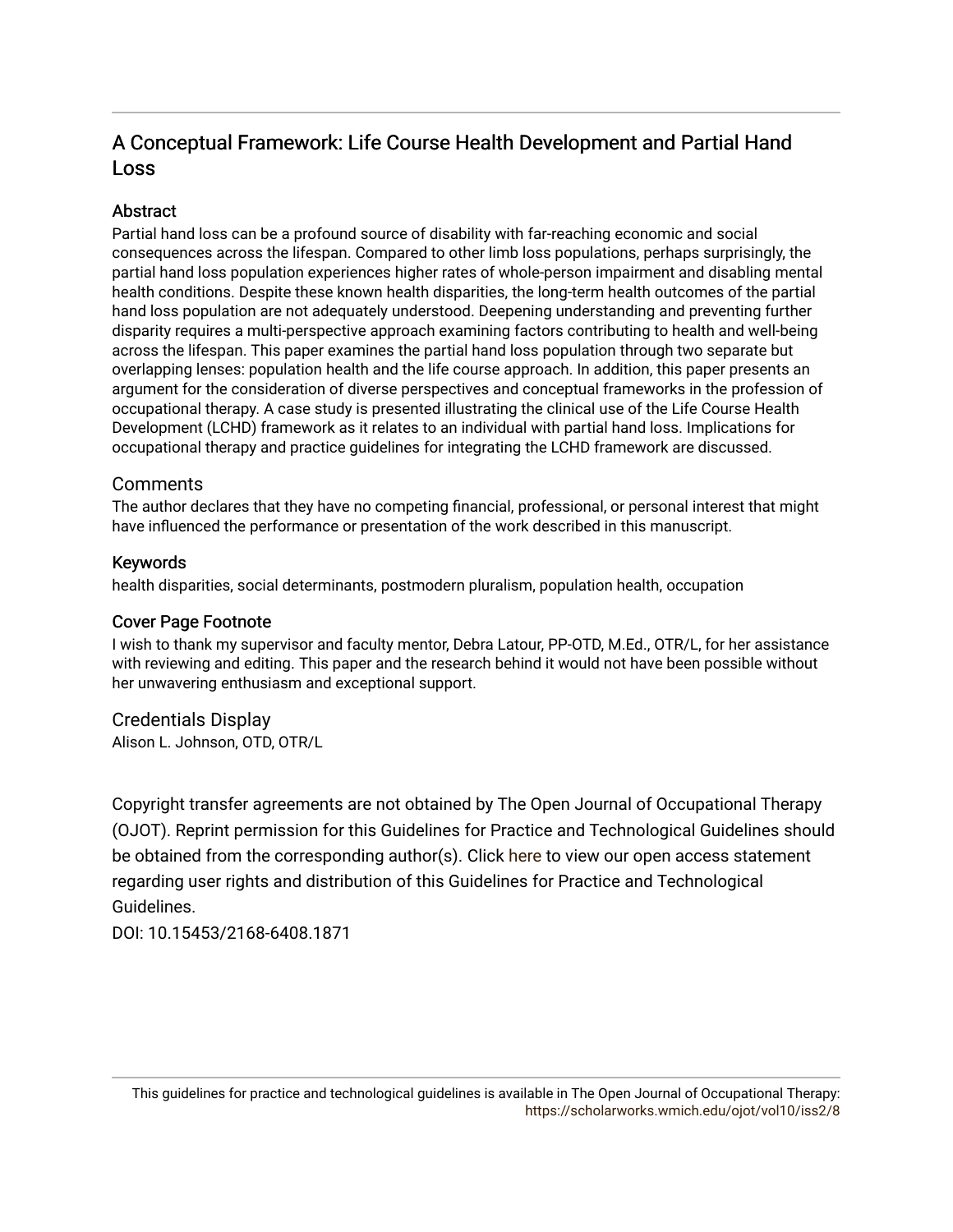#### LIFE COURSE HEALTH DEVELOPMENT AND PARTIAL HAND LOSS

Occupational therapists play an important role in population health. According to Braveman (2016), population health encompasses the work occupational therapists do when they identify and address "the health needs of populations such as people with autism, diabetes, falls, limited mobility, or cancer" (p. 4). Individuals with rare conditions, such as partial hand loss, often experience disproportionate burdens of illness because of various individual and population-based factors (Nash et al., 2016). Partial hand loss is a significant source of disability affecting individuals across the lifespan with far-reaching economic and social consequences (Grob et al., 2008). The hand plays a vital role in occupational engagement, accounting for 90% of arm function (Treadwell, 2018). Among upper limb amputations, 94% occur distal to the wrist (Dillingham et al., 2002; Treadwell, 2018). Compared to other upper and lower limb loss levels, partial hand loss is associated with higher rates of whole-person impairment and disabling mental health conditions (Treadwell, 2018). Despite the known adverse health outcomes and relative frequency of partial hand loss, this population has been historically underserved (Lake, 2009). Until recently, research and prosthetic technology development have concentrated on higher levels of upper limb absence, consequently overlooking the unique needs of the partial hand loss population (Lake, 2009). Addressing the health of underserved populations, such as individuals with partial hand loss, requires a pluralistic approach that considers a wide range of health determinants occurring across an individual's lifespan (Halfon et al., 2018).

Postmodern pluralism is a philosophy that embraces multiple ways of understanding the world (Hinojosa, 2017). Anne C. Mosey introduced the concept of pluralism in occupational therapy in her 1985 Eleanor Clarke Slagle Lecture. Mosey described pluralism as the acceptance and integration of multiperspectives, each uniquely contributing to the profession's base of knowledge. Mosey also introduced the concept of frames of reference as the foundation for applying the profession's multidisciplinary theoretical guidelines (Mosey, 1970). Conceptual frameworks, such as Life Course Health Development (LCHD), discussed in this paper, act as vehicles for integrating new perspectives, thus deepening the understanding of health conditions at the individual and population levels. The LCHD framework acknowledges the influence of health determinants on developmental trajectories and demonstrates how gaps in care may contribute to health disparities for certain populations (Halfon et al., 2018; Pitonyak et al., 2020). Using the LCHD framework in practice can bring context and meaning when treating individuals with rare conditions that many occupational therapists may only see once throughout their careers. This paper provides an analysis of partial hand loss from a population health perspective and argues for the use of the LCHD framework to improve the rehabilitative experiences and outcomes for the partial hand loss population. Furthermore, this paper proposes integrating LCHD concepts into occupational therapy practice to support therapists working with individuals and populations with rare conditions.

## **Defining Health**

To gain an understanding of LCHD as it relates to individuals with partial hand loss, health in this context should be defined. A multitude of factors influence health throughout an individual's lifespan. Health behaviors, physical environments, and social and economic factors contribute to individual and population health and well-being (Pitonyak et al., 2020). The World Health Organization (WHO) defines health as "a state of complete physical, mental and social well-being and not merely the absence of disease" (World Health Organization, 2021, p. 1). This definition represents a departure from modernistic, science-driven, reductionist assumptions of health. Considering the influence of social determinants, including access to housing, education, health care, and healthy foods, the WHO's definition mirrors a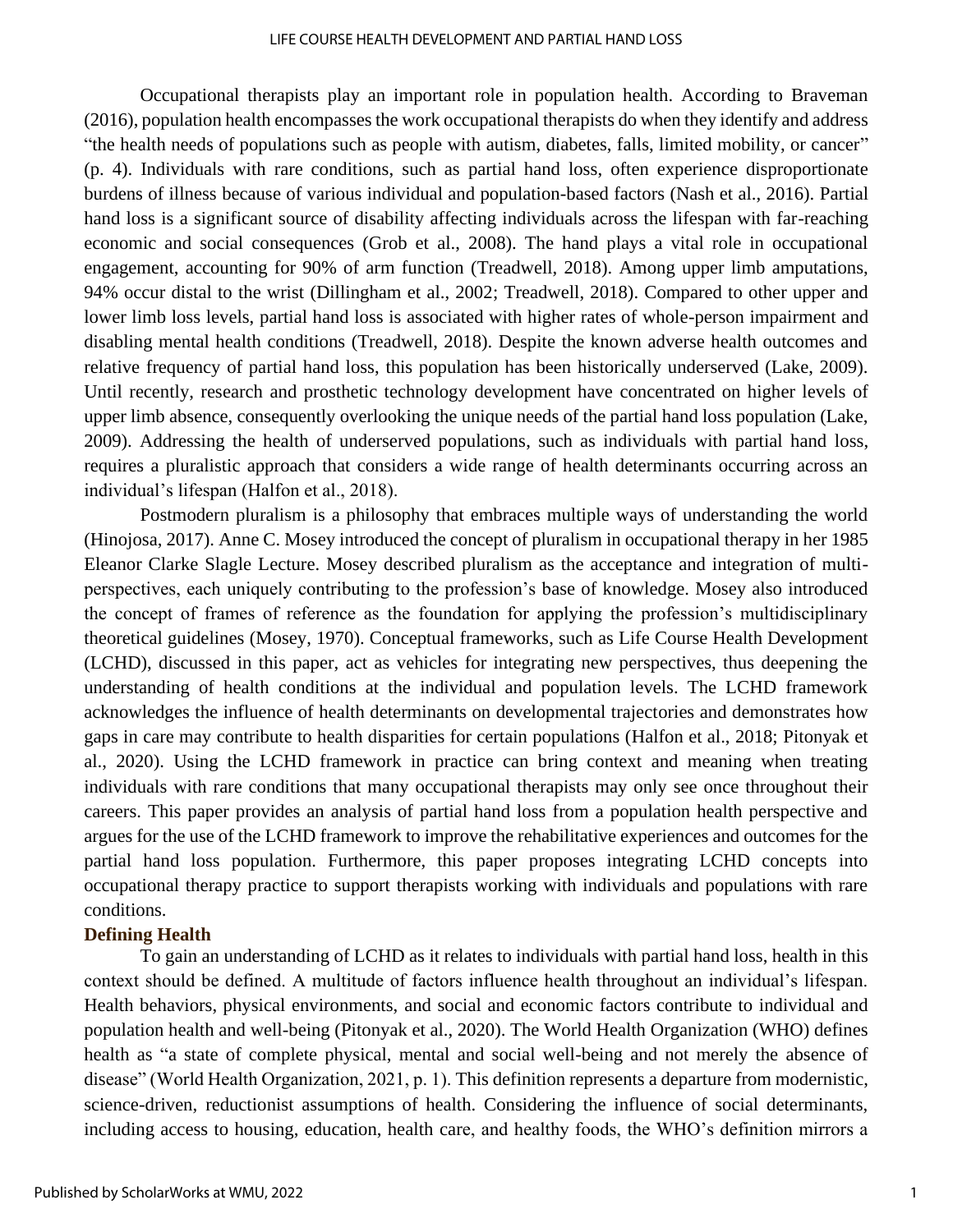philosophical shift away from modernism (Healthy People 2030, 2020). Postmodern pluralism counters the assumption that the human condition can be explained simply through science (Hinojosa, 2017). Hinojosa (2017) states, "postmodern philosophy is a response to the absolute acceptance of modernism's scientific explanation that one reality is valid for all groups, cultures, traditions, or races. It focuses instead on the relative truth of each perspective" (p. 6). Applying this philosophy to health and well-being concepts embraces a definition of health rooted in multiple perspectives and influenced by diverse factors. Defining health on these terms has been influential in the growing paradigm shift of the U.S. health care system toward a multidisciplinary, patient-centered care delivery model (Badash et al., 2017).

Broadening the definition of health to include social systems and environmental contexts lends itself to adopting a population health perspective. Population health refers to "the distribution of health outcomes in a population, the health determinants that influence distribution of care, and the policies and interventions that affect the determinants" (Nash et al., 2021, p. 6). A population health perspective assumes that interactions between systems at the personal, community, and public policy levels influence health and well-being (Nash et al., 2021). Central to the principles of population health is the concept of health disparities. Health disparities are preventable differences in incidence, prevalence, mortality, and disease burden among population groups (Nash et al., 2021). Subpopulations based on socioeconomic status, education, age, race, and disability experience disproportionate burdens of illness with long-term, economic, and social consequences (Nash et al., 2021). Health disparities can be present early in life and have a compounding effect across the lifespan (Halfon et al., 2018). Preventing further disparity requires a life course approach involving stakeholders across diverse settings, including school, work, worship, and recreation (Latour, 2020).

# **Life Course Health Development**

Life course focused research has been rapidly developing over the past decade, focusing on essential questions about how disease develops and the influence of early-life experiences on adult health and well-being (Burton-Jeangros et al., 2015; Halfon et al., 2018). Life course research is beginning to shape diverse stakeholders' perspectives in the health care system and beyond. The LCHD framework aligns with the objectives of multidisciplines, including occupational therapy, developmental psychology, sociology, neuroscience, population health, political science, and human capital focused economics (Halfon et al., 2018). Evidence has been building that links early life experiences with adult health conditions and provides impetus among health care providers to implement LCHD in the clinical setting (Burton-Jeangros et al., 2015; Halfon et al., 2018). Neal Halfon, the pioneer of life course-focused research, created the LCHD conceptual framework to explain formally how temporal events throughout an individual's life influence health outcomes and how this knowledge can guide new approaches to policy and research (Halfon et al., 2018). The LCHD framework provides a more robust understanding of disease and explains how environmental, physical, and behavioral contexts influence risk factors and long-term health development trajectories (Halfon et al., 2018)

The LCHD framework recognizes the importance of time and context in understanding human development and population health outcomes (Lynch & Smith, 2005). Researchers have well established the relationship between low childhood socioeconomic status and the development of adverse adult health outcomes (Larson et al., 2018). Larson et al. (2018) cited a wide range of international epidemiological studies spanning multiple decades that have established associations between early life low socioeconomic status and adverse adult health conditions such as obesity, diabetes, cardiovascular disease, cognitive decline, functional limitation, and early mortality (Larson et al., 2018). Chronic health conditions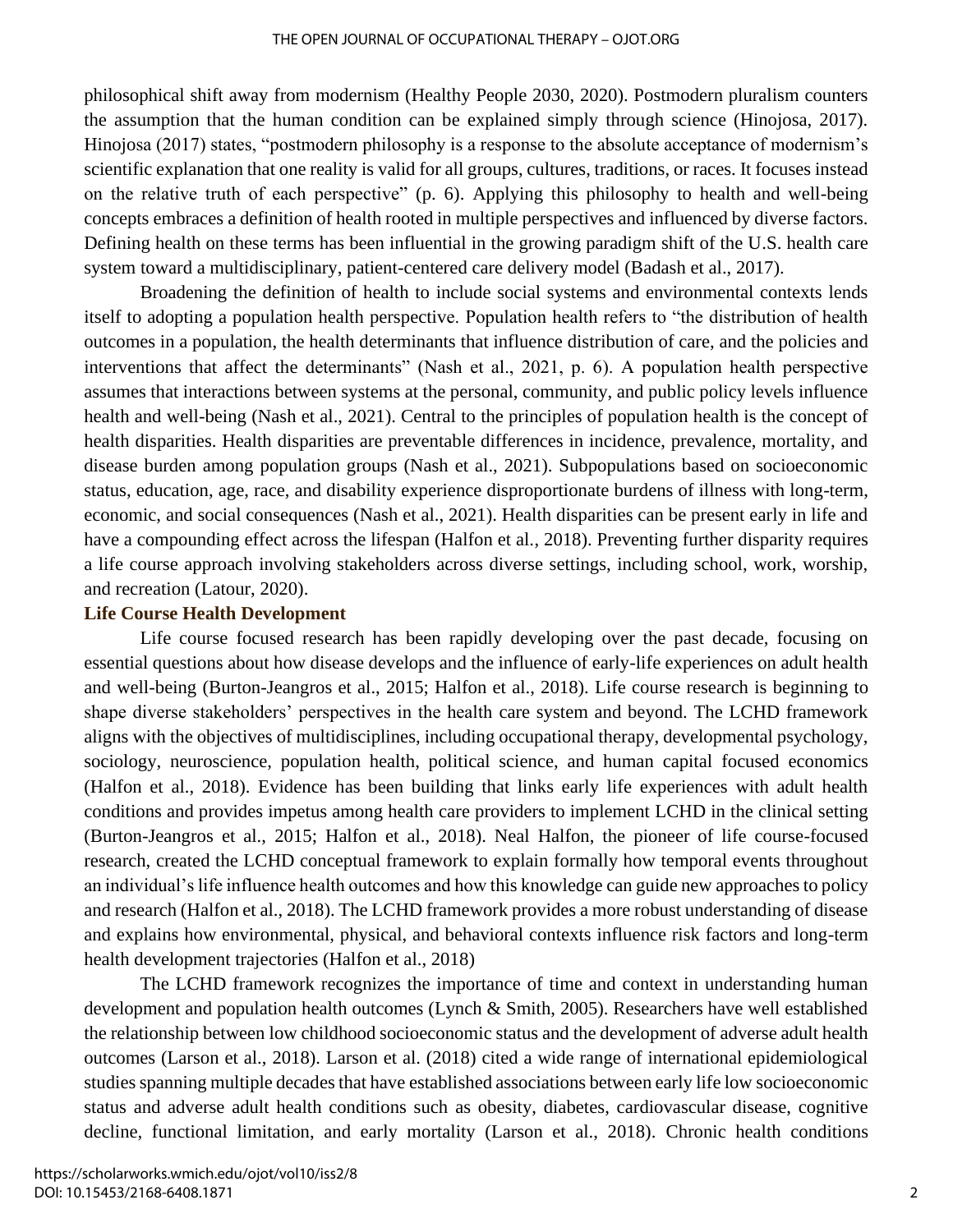transcend human developmental stages and affect life course trajectories. Furthermore, the correlation between early-life exposure to adverse, traumatic events and later cognitive-behavioral, emotional, and somatic problems strengthens the argument that health is a continuum, spanning the life course (De Bellis & Zisk, 2014).

The LCHD framework has been applied to individuals and populations with chronic diseases. However, it is also applicable in the context of infectious diseases, traumatic injuries, and other healthrelated conditions occurring anytime throughout life (Halfon et al., 2018). Health status can change at any developmental stage, significantly altering the life course trajectory. Consider the partial hand loss population: Limb loss is associated with significant functional and psychosocial changes in an individual's life (Burger et al., 2007). Not only does this injury cause sudden alterations in anatomical structures, but the experience of trauma can also cause physiological and structural changes in the brain, resulting in developmental disruptions (De Bellis & Zisk, 2014). The loss of a limb extends well beyond the acute stages of recovery and has far-reaching economic, psychosocial, and physical health consequences (Burger et al., 2007). The LCHD framework emphasizes the influence of temporal and social factors on individuals and population health outcomes (World Health Organization, 2000). LCHD acknowledges the relevance of critical developmental stages starting with gestation and moving through late adulthood (Halfon et al., 2018). Developmental transitions or biological and psychosocial turning points that play an essential role in human development are also considered when using a life course model (Halfon et al., 2018; Jacob et al., 2017). Table 1 highlights stages of development across the lifespan that hold significance to individuals with acquired partial hand loss or congenital hand differences.

#### **Table 1**

| Age             | <b>Developmental Milestones</b>             |
|-----------------|---------------------------------------------|
| $4-6$ Months    | Bimanual finger skills at midline           |
|                 | Bimanual weight bearing and shifting        |
|                 | Stabilizing toys                            |
| $2 - 5$ Years   | Bimanual fine motor skills                  |
|                 | Independent toileting, dressing, and eating |
|                 | Social skills                               |
| $13 - 16$ Years | Physical growth and maturation              |
|                 | Independence from parents                   |
|                 | Peers and social acceptance                 |
| $18 - 21$ Years | Entering workforce                          |
|                 | College/vocational training                 |
|                 | Living away from home for the first time    |
| $32 - 35$ Years | Parenting and elderly caregiving            |
|                 | Career building                             |
|                 | Overuse and secondary conditions            |
| $63 - 66$ Years | Retirement and changes in income            |
|                 | Role changes                                |
|                 | Overuse and secondary conditions            |
| $78 - 81$ Years | Age-related changes in health status        |
|                 | Loss of spouse/peers                        |
|                 | Environmental transitions                   |
|                 | Overuse and secondary conditions            |

*Developmental Stages Significant to Partial Hand Absence*

Note. Coppard et al., 2020; Orentlicher et al., 2015.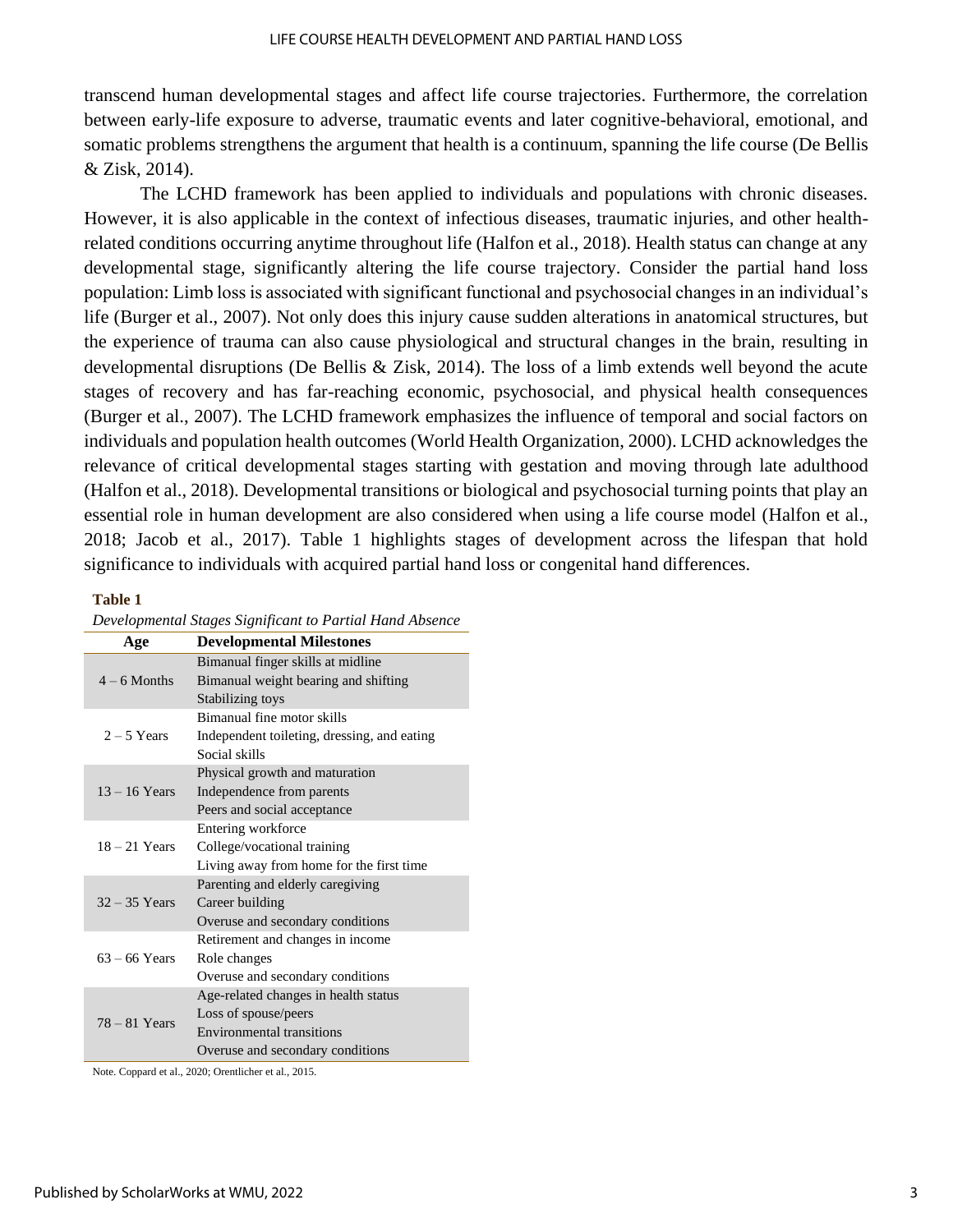#### THE OPEN JOURNAL OF OCCUPATIONAL THERAPY – OJOT.ORG

## **Partial Hand Loss: A Population Analysis**

Approximately two million Americans have experienced limb loss or congenital limb difference (Amputee Coalition of America, n.d.). The limb loss population is projected to grow significantly over the next 30 years, increasing the demand for effective short- and long-term rehabilitative interventions (Ziegler-Graham et al., 2008). The limb loss population can be divided into subgroups with distinct needs determined by various factors, including etiology and limb loss presentation. Upper limb loss among adults is primarily because of a traumatic event resulting in upper limb amputation (Fahrenkopf et al., 2018). The number of partial hand amputations outnumbers transradial amputations at a rate of 31:1 (Dillingham et al., 2002). High rates of partial hand loss are likely because of the vulnerability of anatomical location and frequency of use (Graham et al., 2021). Despite the large number of individuals experiencing partial hand loss, minimal research is available regarding this population's long-term outcomes (Whelan & Farley, 2018).

Hand function, including grasping, manipulating, and sensing objects, is fundamental to meaningful participation in activities of daily living (Latour, 2020). Hands are responsible for more than functional tasks; they aid in communication, express emotion, and are closely tied to self-image (Grob et al., 2008). A sudden and often traumatic loss of a limb causes an immediate reevaluation of functional abilities. Many everyday tasks that were once relatively easy to complete can present significant challenges post-injury, frequently resulting in decreased participation and quality of life (Burger et al., 2007). Diminished self-image and low self-efficacy are common among the partial hand population, and negatively affects social participation, community involvement, and return to work outcomes (Burger et al., 2007). The economic implications of partial hand loss are significant, with far-reaching and long-term consequences for both individuals and communities (Graham et al., 2021). Research exploring return to work outcomes for the partial hand loss population suggests that psychosocial factors play a significant role in one's ability to return to gainful employment post-injury (Treadwell, 2018). Early referrals to mental health professionals can improve psychological adjustment and facilitate a more rapid return to work (Grob et al., 2008).

Partial hand loss is considered more disabling than lower limb loss (Whelan & Farley, 2018). The American Medical Association's disability rating system identifies partial hand loss as a much greater whole-person impairment than lower limb loss, 54% versus 40%, respectively (Whelan & Farley, 2018). However, this rating system is based exclusively on anatomical limb loss. It does not consider psychological impairments, such as stress and anxiety disorders, major depression, and psychological adjustment problems commonly associated with partial hand loss (Grob et al., 2008; Treadwell, 2018). Therefore, the degree of disability experienced by the partial hand population is likely greater. The partial hand population is also at an increased risk of developing mental health conditions compared to other extremity loss levels (Kearns et al., 2018). Researchers have documented health disparities among the partial hand population. However, social stigma, gaps in health care provider knowledge, and limited access to rehabilitative interventions remain commonplace (Graham et al., 2021; Treadwell, 2018).

The underlying causes of the disparities experienced by this population are largely unknown. Although partial hand prosthetic technology has advanced in recent years, prosthetic device procurement remains a challenge, as this type of technology is often deemed unnecessary by reimbursement mechanisms (Treadwell, 2018). For those individuals who have access to prosthetic device technology, delays in device fitting, inadequate training, improper fitting, and perceptions of limited functional benefits contribute to high prosthesis rejection rates among the partial hand population (National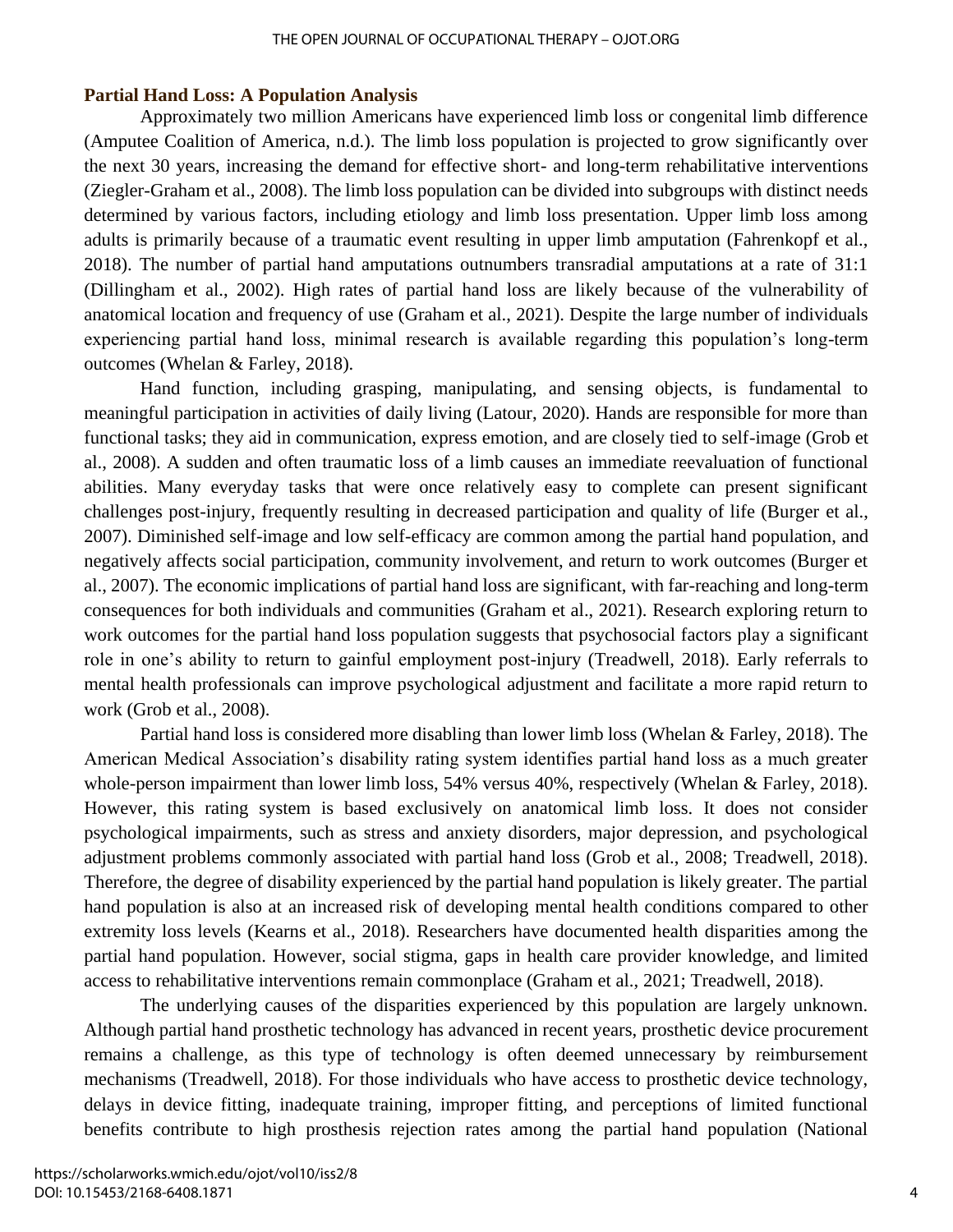Academies of Sciences, Engineering, and Medicine, 2017). Some have also hypothesized that individuals with partial hand loss are less likely to accept their injuries because of inconsistent and uninformed responses from the health care team involved in immediate stages of recovery (Kearns et al., 2018). Attitudes and language, such as "it's just a finger" inaccurately portray the severity of partial hand loss and set an unrealistic expectation of returning to pre-injury functioning levels. A proactive, interprofessional approach to rehabilitation, including prosthetic device training, can help to facilitate acceptance and embodiment of prosthetic technology, thus improving functional outcomes (Latour, 2020). The partial hand loss population's health outcomes are a consequence of multiple determinants, including risk factors, protective factors, and other influences across the lifespan. Effective treatment interventions will vary from person to person and depend on a multitude of individual factors (Latour, 2021). A population health perspective, acknowledging the mental and physical health disparities experienced by the partial hand population, can provide a foundation for effective, person-centered health care interventions.

# **Rehabilitation**

The LCHD framework can be integrated into all stages of rehabilitation for this population. Opportunities to implement a life course approach when practicing arise when advocating for equitable access to skilled prosthetic rehabilitation services, providing access to community support resources, and collaborating with all members of the specialized interprofessional team (Latour, 2021). Gathering detailed occupational histories with a focus on protective and risk factors occurring across the lifespan is another opportunity to integrate a life course perspective into service provision for this population. Furthermore, LCHD principles can serve as the basis for providing client-centered education designed to engage and empower individuals to become active members of the rehabilitative process (Latour, 2021). Decreasing health disparities for the partial hand population involves a life course approach centered around interprofessional practice and client-centered care, bearing in mind the long-term psychosocial, functional, and economic risk factors associated with partial hand loss.

# **Case Study: Jesse**

Jesse is a 34-year-old man who sustained traumatic amputations of all five digits below the MCP joint of his right hand at 18 years of age. Only a small portion of his palm remains. Jesse presented to the community health clinic with complaints of musculoskeletal pain in his uninvolved hand and arm, and symptoms of depression, including feelings of isolation and hopelessness. He was referred to occupational therapy for evaluation and treatment of overuse syndrome. The occupational therapist used the LCHD framework to guide the evaluation and intervention process. A detailed occupational profile was obtained, identifying multiple determinants and contextual transactions across Jesse's lifespan. The occupational therapist focused on identifying personal factors, including genetic and behavioral contexts, and external factors, including Jesse's social, environmental, community, and public policy surroundings. Considering the timing and sequence of biological, psychosocial, and cultural influences on Jesse's life allowed the occupational therapist to understand better his current health and how best to prevent further disparity. Jesse's health trajectory was identified by analyzing cumulative risk factors, protective factors, and influences during critical developmental stages. Jesse's health trajectory served as the foundation for developing and implementing a client-centered care plan. Figure 1 depicts the LCHD framework as it relates to Jesse's case study.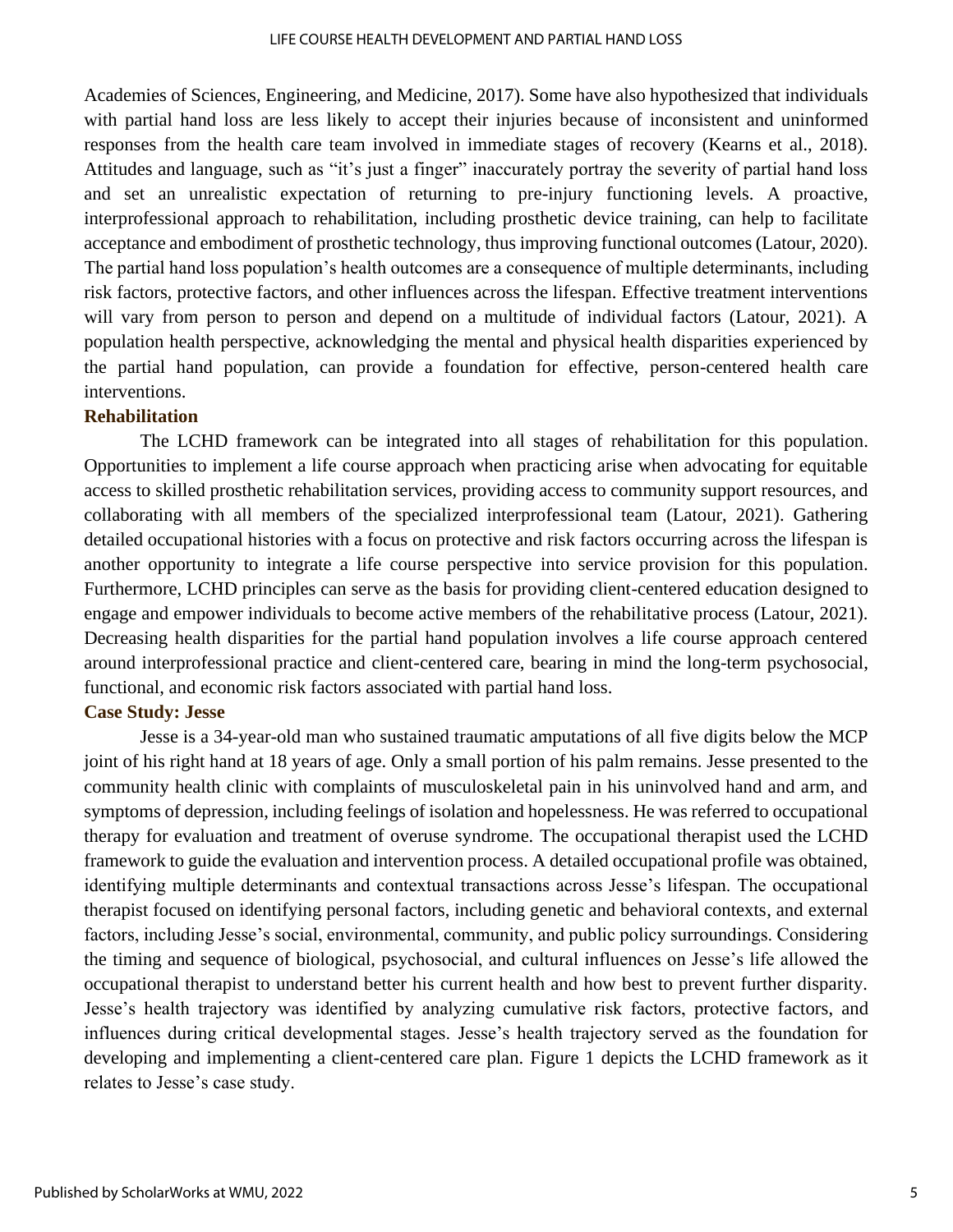#### **Figure 1**

*Jesse's Case Study: A Graphic Depiction of the LCHD Framework*



# **Implications for Occupational Therapy**

America's dominant philosophical movements have influenced the profession of occupational therapy. Pragmatism was the dominant philosophical movement during the time occupational therapy was founded (Hinojosa, 2017). The therapeutic value of "occupational work" was established through pragmatic thought and reasoning (Hinojosa, 2017). In the 1940s, the profession of occupational therapy began to shift toward modernism, emphasizing the importance of theory and science (Hinojosa, 2017). Today, occupational therapy remains rooted in science and evidence-based perspectives. However, some have raised concerns over losing the art of practice to a purely science-driven profession (Hinojosa, 2017). Hinojosa (2017) proposes that the profession would benefit from adopting a postmodern pluralistic perspective, embracing science while simultaneously recognizing the importance of a multi-perspective approach to practice. Postmodern pluralism values diverse perspectives in the continued development of the profession's scope of basic and applied knowledge (Hinojosa, 2017). For example, conceptual frameworks that are not inherent to occupational therapy, such as LCHD, can be integrated into the scope of practice through a postmodern pluralistic perspective.

There is evidence suggesting that the profession of occupational therapy is moving toward postmodern pluralism. The fourth edition of the *Occupational Therapy Practice Framework Domain & Process* emphasizes a renewed focus on population-based interventions (American Occupational Therapy Association [AOTA], 2020). Identifying the health needs of populations and addressing those needs through integration with providers in health care, schools, businesses, and community-based organizations falls in the domain of occupational therapy and demonstrates the profession's value of interdisciplinary practice (Braveman, 2016). Moreover, occupational therapists working in expanded roles in advocacy, policymaking, and nonprofit organizational leadership reflect the profession's stake in population health and a pluralistic approach (Braveman, 2016).

The basic tenets of occupational therapy are rooted in a holistic perspective of health, acknowledging the transactional relationship among the individual or population, engagement in valued occupations, and the environmental context (AOTA, 2020). Occupational therapists recognize that health extends beyond the clinical presentation of symptoms and includes the timing and sequence of developmental stages and transitions, patterns of behavior, social circumstances, and health disparities (AOTA, 2020). Successful therapeutic outcomes hinge on the occupational therapist's ability to synthesize multiple perspectives of science, theory, and occupation (Hinojosa, 2017). Central to the evaluation and treatment planning process of occupational therapy is the occupational profile (AOTA, 2020). Client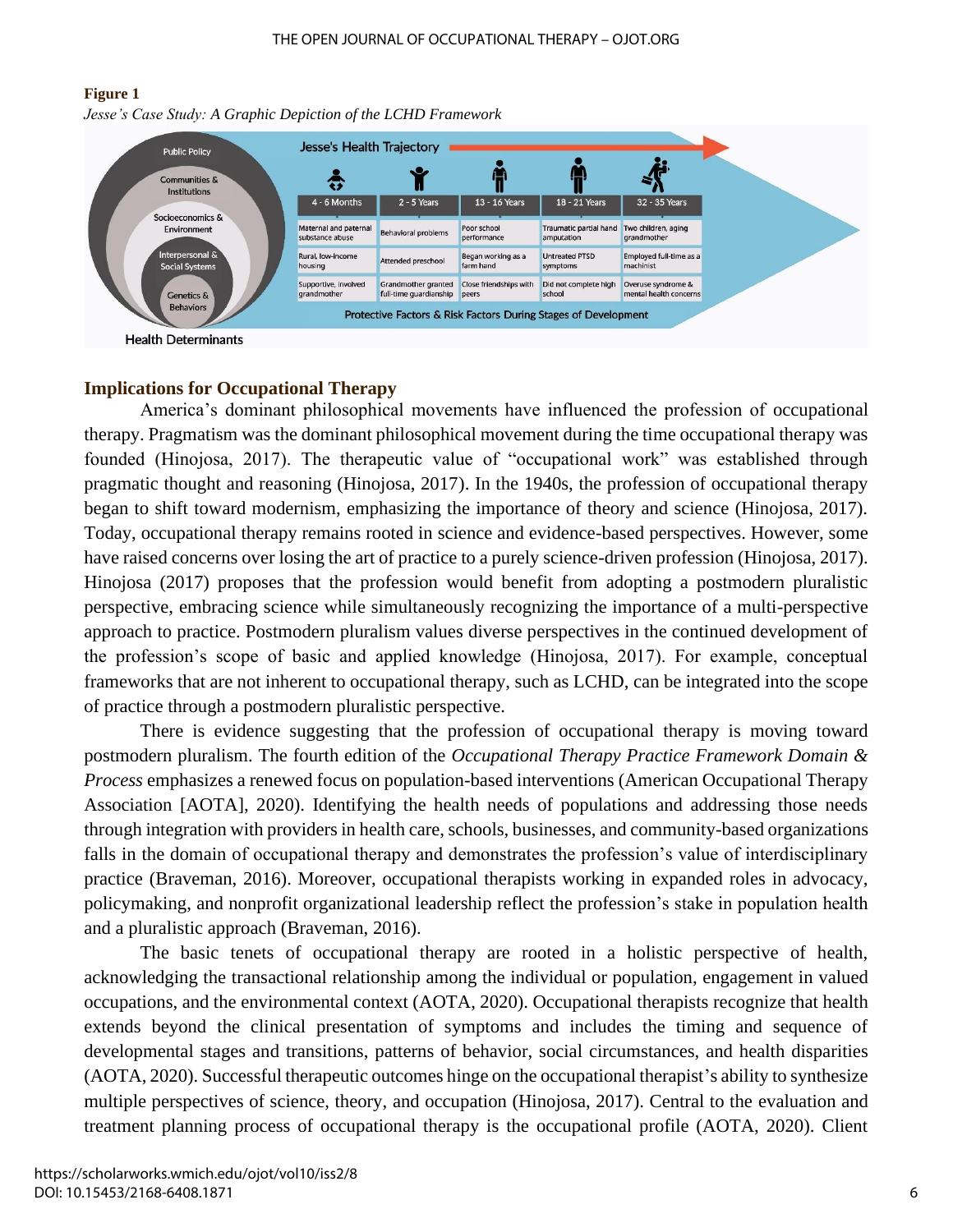information is gathered through the occupational profile to form a holistic and person-centered understanding of individuals and populations. Occupational histories, experiences, patterns of daily living, and relevant contexts are included in this analysis, underscoring the profession's multi-dimensional conceptualization of health (AOTA, 2020). The occupational profile presents an opportunity to weave the LCHD framework into practice. Conceptual frameworks, such as LCHD, provide structure for analyzing and addressing impairments that create barriers to occupational engagement (Cole & Tufano, 2008). The LCHD framework aligns well with occupational therapy, broadening the understanding of individual and population health and enriching the profession's holistic and client-centered values. Applying LCHD to the occupational therapy process can effectively contribute to the profession's progressive shift toward postmodern pluralism, incorporating multiple perspectives, various thinking strategies, and creativity into the clinical reasoning process (Hinojosa, 2017). The overarching goal of occupational therapy, to enhance and enable occupational engagement for individuals and populations, can be achieved through the acceptance of such diverse perspectives (AOTA, 2020; Hinojosa, 2017).

## **Conclusion**

A life course approach to health is not a new concept. In the first half of the twentieth century, public health models were based on the prevailing idea that earlier life experiences shape adult health (World Health Organization, 2000). However, as the definition of health has evolved to embrace a pluralistic perspective, a deeper understanding of how social determinants and health disparities influence population health outcomes is needed. Compared to other limb loss levels, the partial hand loss population experiences disproportionate rates of disability (Treadwell, 2018). Using the LCHD framework to address the partial hand loss population's health involves the analysis of influential protective factors, risk factors, and relevant contexts occurring across the lifespan. The key benefit of LCHD is that it is interdisciplinary, involving stakeholders from diverse backgrounds and settings. Using the LCHD framework in occupational therapy practice is congruous with postmodern pluralism and signals a welcoming of diverse perspectives.

#### **References**

*A clinical reasoning & problem-solving approach* (pp. 461–481). Elsevier/Mosby.

- De Bellis, M. D., & Zisk, A. (2014). The biological effects of childhood trauma. *Child and Adolescent Psychiatric Clinics of North America*, *23*(2), 185–222. <https://doi.org/10.1016/j.chc.2014.01.002>
- Dillingham, T. R., Pezzin, L. E., & MacKenzie, E. J. (2002). Limb amputation and limb deficiency: Epidemiology and recent trends in the United States. *Southern Medical Journal*, *95*(8), 875–883. <https://doi.org/10.1097/00007611-200208000-00018>
- Fahrenkopf, M. P., Adams, N. S., Kelpin, J. P., & Do, V. H. (2018). Hand amputations. *Eplasty*, *18*, ic21.
- Graham, E. M., Hendrycks, R., Baschuk, C. M., Atkins, D. J., Keizer, L., Duncan, C. C., & Mendenhall, S. D. (2021). Restoring form and function to the partial hand amputee: Prosthetic options from the fingertip to the palm. *Hand Clinics*, *37*(1), 167–187. <https://doi.org/10.1016/j.hcl.2020.09.013>
- Grob, M., Papadopulos, N. A., Zimmermann, A., Biemer, E., & Kovacs, L. (2008). The psychological impact of severe hand injury. *The Journal of Hand Surgery*, *European Volume*, *33*(3), 358–362. <https://doi.org/10.1177/1753193407087026>
- Halfon, N., Forrest, C., Lerner, R., & Faustman, M. (Eds.). (2018). *Handbook of life course health development.* Springer. <https://doi.org/10.1007/978-3-319-47143-3>
- Healthy People 2030. (2020). *Social determinants of health.* Office of Disease Prevention and Health Promotion. [https://health.gov/healthypeople/objectives-and](https://health.gov/healthypeople/objectives-and-data/browse-objectives#social-determinants-of-health)[data/browse-objectives#social-determinants-of-health](https://health.gov/healthypeople/objectives-and-data/browse-objectives#social-determinants-of-health)